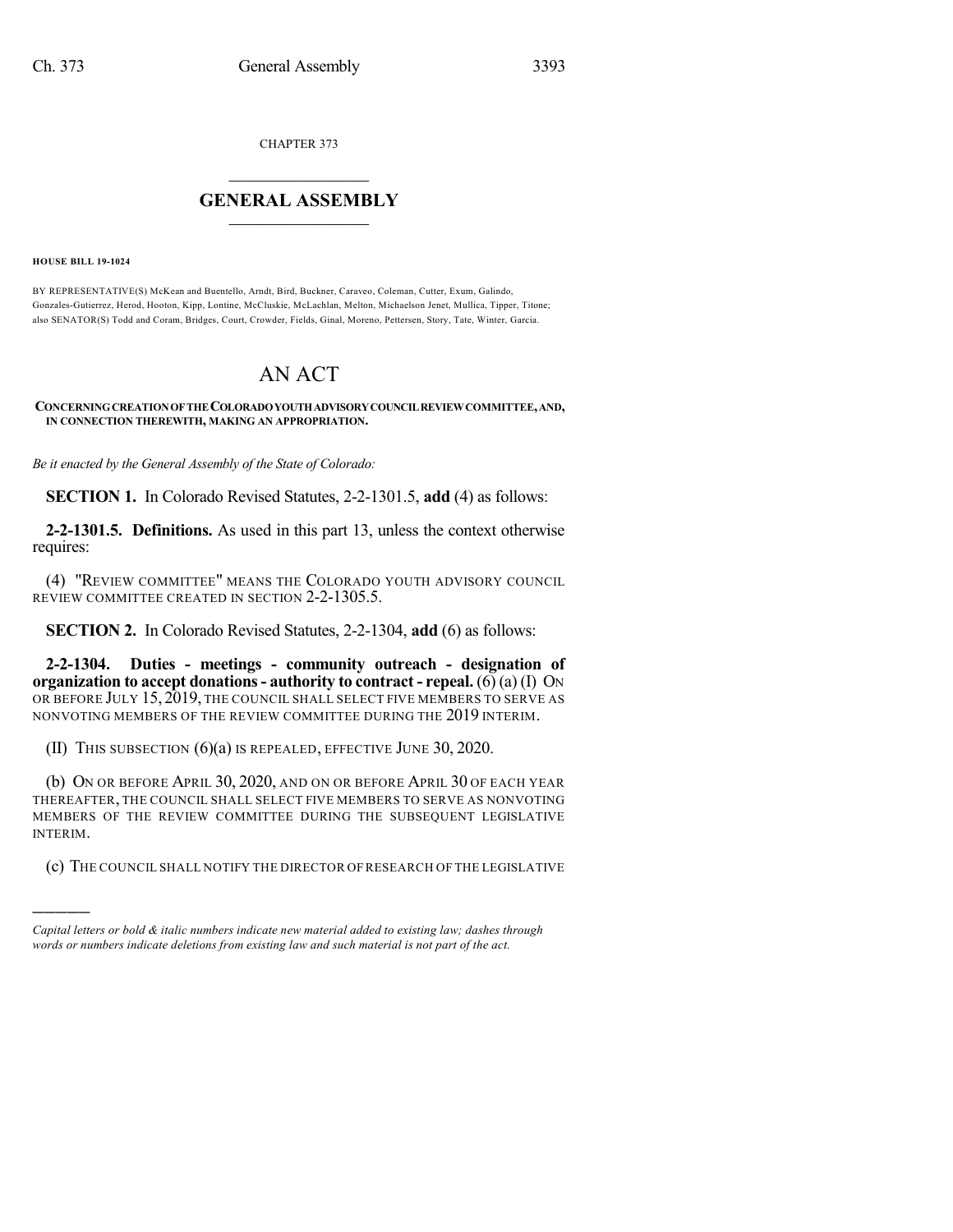COUNCIL OF THE APPOINTMENTS MADE PURSUANT TO THIS SUBSECTION (6).

**SECTION 3.** In Colorado Revised Statutes, **add** 2-2-1305.5 as follows:

**2-2-1305.5. Colorado youth advisory council review committee - created repeal.** (1) THERE IS CREATED IN THE LEGISLATIVE BRANCH THE COLORADO YOUTH ADVISORY COUNCIL REVIEW COMMITTEE TO REVIEW THE COUNCIL'S WORK AND TO RECOMMEND LEGISLATION REGARDING ISSUES AFFECTING COLORADO YOUTH. THE COMMITTEE IS COMPRISED OF TEN MEMBERS, AS DESCRIBED IN SUBSECTION (2) OF THIS SECTION.

(2) (a) THE REVIEW COMMITTEE INCLUDES FIVE VOTING MEMBERS, AS FOLLOWS:

(I) THE FOUR LEGISLATIVE MEMBERS OF THE COUNCIL, AS DESCRIBED IN SECTION  $2-2-1303$  (1)(a); AND

(II) ONE MEMBER OF THE LEGISLATIVE COUNCIL, CREATED IN SECTION 2-3-301, APPOINTED PURSUANT TO SUBSECTION (3) OF THIS SECTION.

(b) THE REVIEW COMMITTEE INCLUDES AS NONVOTING MEMBERS FIVE MEMBERS OF THE COUNCIL, APPOINTED PURSUANT TO SECTION 2-2-1304 (6).

(3)(a)(I) ON OR BEFORE JULY 15, 2019, THE CHAIR OF THE LEGISLATIVE COUNCIL SHALL APPOINT THE MEMBER SERVING PURSUANT TO SUBSECTION  $(2)(a)(II)$  OF THIS SECTION TO SERVE DURING THE 2019 INTERIM.

(II) THIS SUBSECTION (3)(a) IS REPEALED, EFFECTIVE JUNE 30, 2020.

(b) ON OR BEFORE APRIL 30, 2020, AND ON OR BEFORE APRIL 30 OF EACH YEAR THEREAFTER,THE CHAIR OF THE LEGISLATIVE COUNCIL SHALL APPOINT THE MEMBER SERVING PURSUANT TO SUBSECTION  $(2)(a)(II)$  OF THIS SECTION TO SERVE DURING THE SUBSEQUENT LEGISLATIVE INTERIM.

(4) THE CHAIR OF THE REVIEW COMMITTEE IS THE LEGISLATIVE MEMBER WHO IS SERVING AS A CO-CHAIR OF THE COUNCIL PURSUANT TO SECTION 2-2-1303 (4). THE VICE-CHAIR OF THE REVIEW COMMITTEE IS THE LEGISLATIVE MEMBER WHO IS SERVING AS A VICE-CHAIR OF THE COUNCIL PURSUANT TO SECTION 2-2-1303 (4).

(5) THE REVIEW COMMITTEE MAY MEET UP TO THREE TIMES DURING EACH INTERIM BUT MAY NOT TRAVEL UNLESS AUTHORIZED BY THE EXECUTIVE COMMITTEE OF THE LEGISLATIVE COUNCIL. A MAJORITY OF VOTING MEMBERS CONSTITUTES A QUORUM.

(6) THE REVIEW COMMITTEE MAY RECOMMEND UP TO A TOTAL OF THREE BILLS DURING EACH INTERIM. LEGISLATION RECOMMENDED BY THE REVIEW COMMITTEE MUST BE TREATED AS LEGISLATION RECOMMENDED BY AN INTERIM COMMITTEE FOR PURPOSES OF APPLICABLE DEADLINES, BILL INTRODUCTION LIMITS, AND ANY OTHER REQUIREMENTS IMPOSED BY THE JOINT RULES OF THE GENERAL ASSEMBLY.

(7) VOTING MEMBERS OF THE REVIEW COMMITTEE ARE ENTITLED TO COMPENSATION PURSUANT TO SECTION 2-2-307. SUBJECT TO AVAILABLE FUNDS,